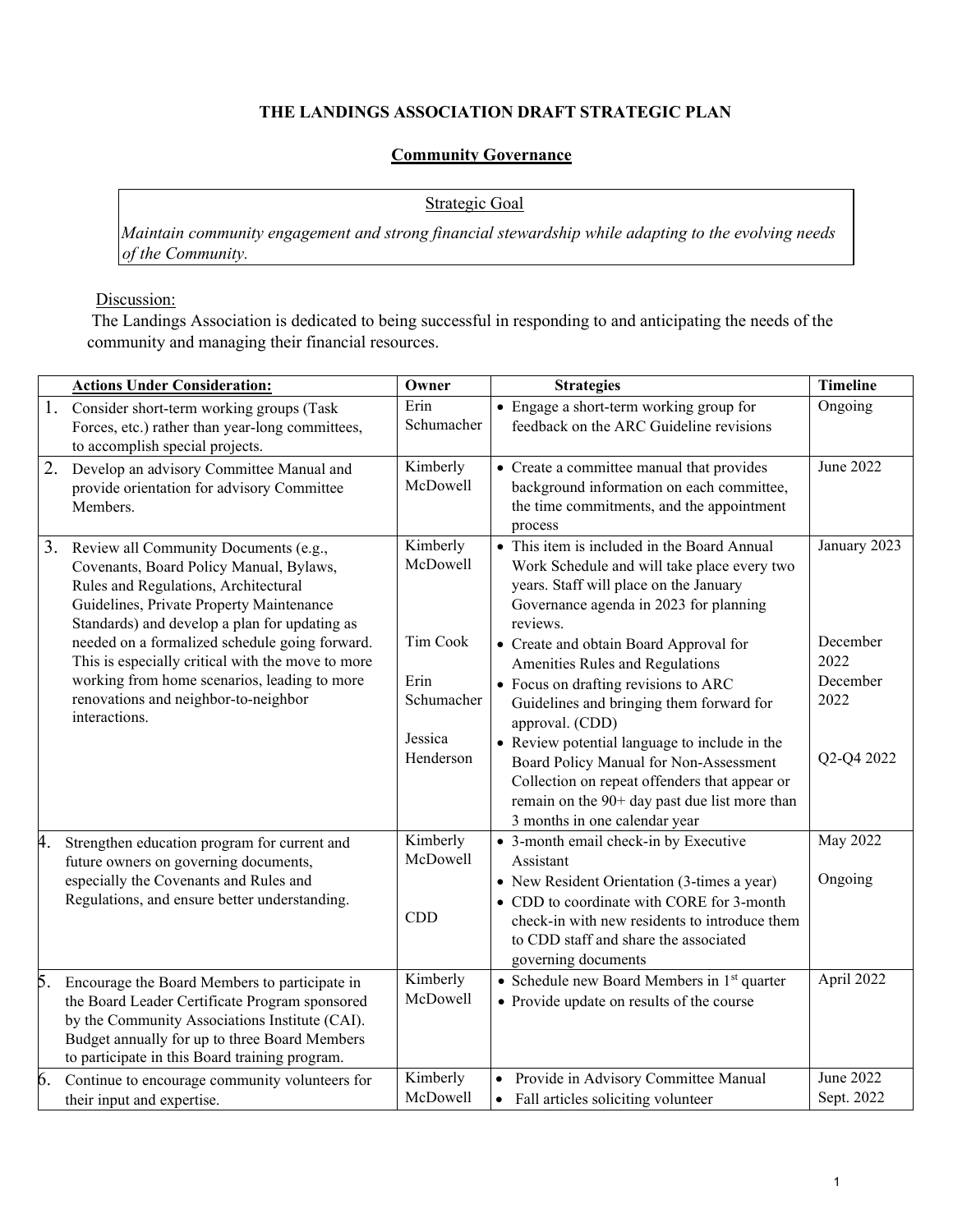|                                                  |         | Short-term working groups as needed<br>$\bullet$                                   |            |
|--------------------------------------------------|---------|------------------------------------------------------------------------------------|------------|
| Strive to be known as an "employer of choice" in | Karin   | Evaluate and make necessary changes to TLA's                                       |            |
| the Savannah Area.                               | Condame | "Employee Experience" to meet or go beyond                                         |            |
|                                                  |         | employee expectations                                                              |            |
|                                                  |         |                                                                                    |            |
|                                                  |         | <b>Employee Experience includes:</b>                                               |            |
|                                                  |         | • Responsive Leadership:                                                           |            |
|                                                  |         | Consider environmental conditions<br>$\Omega$                                      | March 2022 |
|                                                  |         | affecting the workforce and respond                                                |            |
|                                                  |         | quickly. (Implemented temporary                                                    |            |
|                                                  |         | retention bonus to offset inflation and                                            |            |
|                                                  |         | rising gas prices)                                                                 |            |
|                                                  |         | Review department structures and roles.<br>$\circ$                                 | December   |
|                                                  |         | Implement changes that support                                                     | 2022       |
|                                                  |         | employees by ensuring they are in the                                              |            |
|                                                  |         | right position for their strengths, skills,<br>and interests. We want employees to |            |
|                                                  |         | like what they do and be passionate                                                |            |
|                                                  |         | about it, while also creating an efficient                                         |            |
|                                                  |         | workforce.                                                                         |            |
|                                                  |         | Hold monthly in-person Leadership<br>$\circ$                                       | Jan 2022   |
|                                                  |         | Team Meetings to discuss current trends                                            |            |
|                                                  |         | and address issues throughout the                                                  |            |
|                                                  |         | organization pertaining specifically to                                            |            |
|                                                  |         | employee issues or concerns                                                        |            |
|                                                  |         | <b>Communication and Transparency</b><br>$\bullet$                                 |            |
|                                                  |         | Update Performance management<br>$\circ$                                           | June 2022  |
|                                                  |         | process by creating a "performance"                                                |            |
|                                                  |         | page on the employee portal that shows                                             |            |
|                                                  |         | all evals, comments, and notes from                                                |            |
|                                                  |         | supervisors                                                                        |            |
|                                                  |         | Develop and Implement "Employee<br>$\circ$                                         | Nov 2022   |
|                                                  |         | Hub" on portal as a communication tool                                             |            |
|                                                  |         | for both personal and TLA<br>announcements (on-line EE Newsletter)                 |            |
|                                                  |         |                                                                                    |            |
|                                                  |         | • Pride in Work/Identifying with TLA's                                             |            |
|                                                  |         | <b>Mission:</b>                                                                    | Feb. 2022  |
|                                                  |         | Host workshops to present new Strat<br>$\circ$                                     | (annual)   |
|                                                  |         | Plan and facilitate participation through                                          |            |
|                                                  |         | the annual goal-setting process                                                    |            |
|                                                  |         | Provide updates on progress to entire<br>$\circ$                                   | Sept. 2022 |
|                                                  |         | organization - either through central                                              |            |
|                                                  |         | communication system or at Dept.<br>Meetings                                       |            |
|                                                  |         |                                                                                    |            |
|                                                  |         | • Growth Opportunities and Career                                                  |            |
|                                                  |         | <b>Advancement:</b>                                                                |            |
|                                                  |         |                                                                                    |            |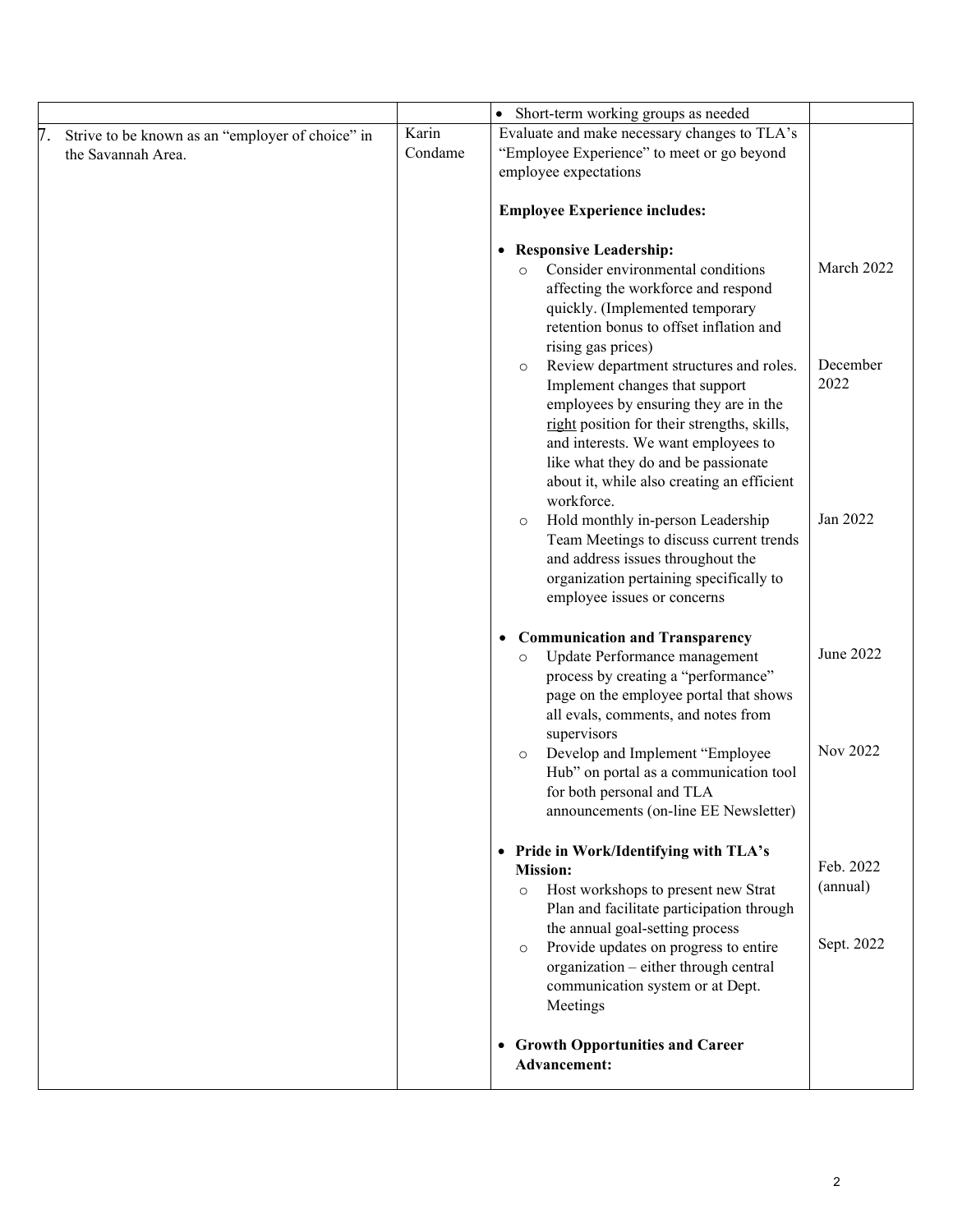|                                                                                                                                                  |                                        | Incentive Plans - Encourage Employees<br>$\circ$<br>to use their annual goal-setting to<br>develop soft and technical skills                                                                                                           | Feb. 2022<br>(annual) |
|--------------------------------------------------------------------------------------------------------------------------------------------------|----------------------------------------|----------------------------------------------------------------------------------------------------------------------------------------------------------------------------------------------------------------------------------------|-----------------------|
|                                                                                                                                                  |                                        | Define clear pathways of advancement<br>$\circ$<br>(pay and responsibility) through a<br>transparent list of skills and trainings<br>needed for each level in each the<br>department (in Cornerstone - training<br>modules)            | 2023                  |
|                                                                                                                                                  |                                        | • Training and Development:<br>Conduct in-house, organization-wide<br>$\circ$<br>trainings on a variety of topics:<br>Emotional Intelligence, Microsoft                                                                                | 2023                  |
|                                                                                                                                                  |                                        | Office Basics, Time-Management, etc.<br>Facilitate team development or<br>$\circ$<br>department-specific training meetings<br>and activities with each department                                                                      | April 2022            |
|                                                                                                                                                  |                                        | <b>Connection and Belonging</b><br>$\bullet$<br>Host social events no less than twice a<br>$\circ$<br>year such as picnics, potlucks,                                                                                                  | May 2022              |
|                                                                                                                                                  |                                        | kickball tournaments, etc.<br>Revitalize Employee Engagement and<br>$\circ$<br><b>Event Committee</b>                                                                                                                                  | April 2022            |
|                                                                                                                                                  |                                        | <b>Health and Safety</b><br>$\bullet$<br>Host a speaker series that entertains<br>$\circ$<br>and educates employees on wellness<br>topics: financial, physical, and mental<br>health<br>Update department safety procedures<br>$\circ$ | 2023                  |
|                                                                                                                                                  |                                        | and upload to LMS to incorporate into<br>onboarding process                                                                                                                                                                            | Aug 2022              |
|                                                                                                                                                  |                                        | <b>Compensation and Benefits</b><br>$\bullet$<br>Established regular compensation<br>$\circ$<br>planning meetings with each dept. to<br>review market, ranges, and current<br>salaries                                                 | Feb. 2022             |
|                                                                                                                                                  |                                        | Allow early pay-out of goals to<br>$\circ$<br>discourage procrastination and allow for<br>quicker access to bonus money if<br>needed                                                                                                   | Feb. 2022             |
| 8.<br>Provide responsible, prudent, financial<br>management through balanced operating budgets<br>and sustainable community asset capital plans. | Monika<br>Carr<br>Jessica<br>Henderson | <b>Budget Workshops</b><br>Assessment Campaign                                                                                                                                                                                         | Q3-Q4 2022<br>Q1 2023 |
| 9.<br>Support The Landings Company's mission to<br>market the community and to promote                                                           | Erin<br>Schumacher                     | • Provide bi-annual CDD statistics and<br>quarterly updates on the                                                                                                                                                                     | Quarterly             |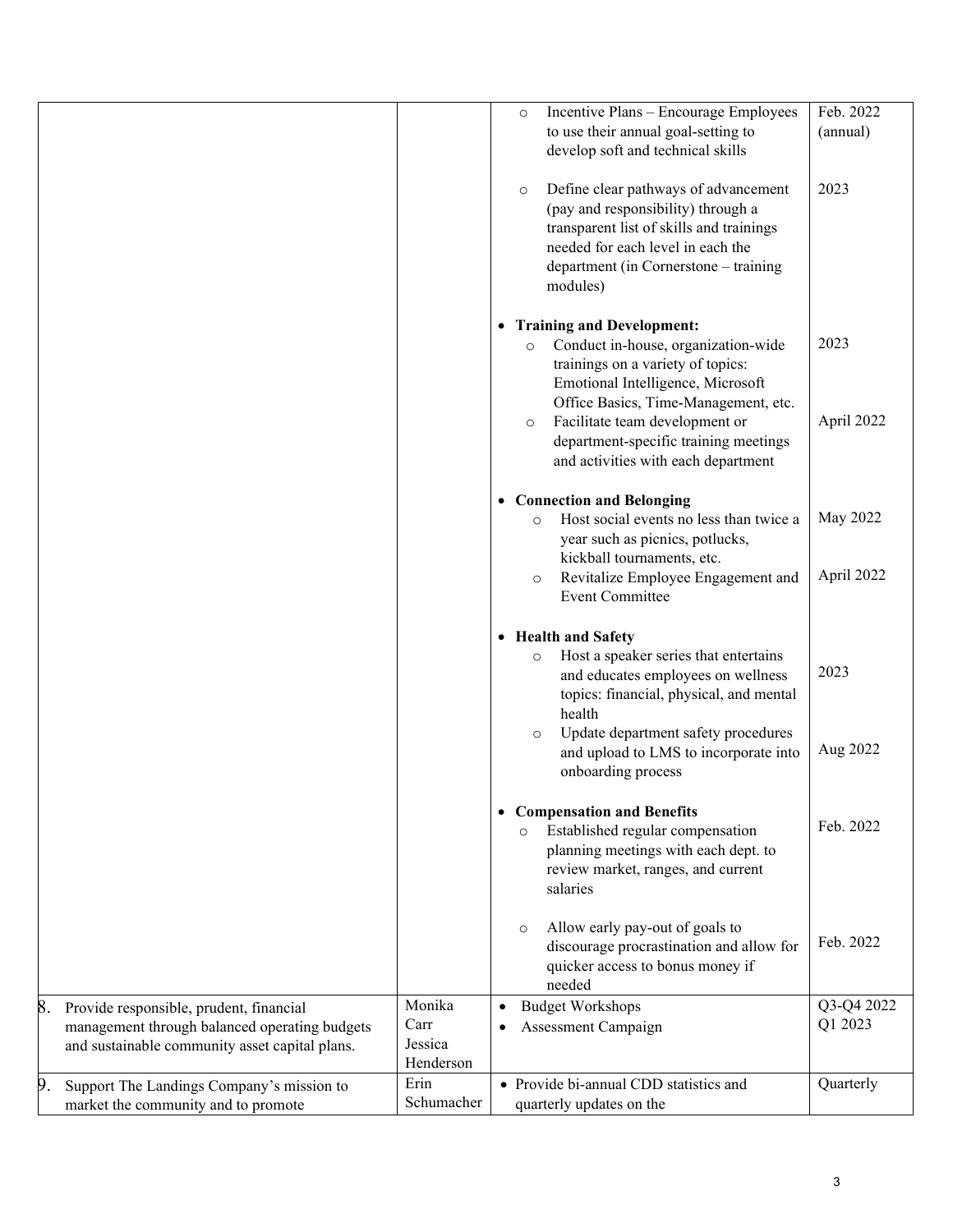| renovation of homes, both to enhance property<br>values.                                                                                       |                  | construction/renovation activity. Aid and<br>assist as appropriate with TLCo-initiated<br>programs                                                                                            |           |
|------------------------------------------------------------------------------------------------------------------------------------------------|------------------|-----------------------------------------------------------------------------------------------------------------------------------------------------------------------------------------------|-----------|
| $[10.$ Work with The Landings Club to contribute to<br>our mutual success and to provide for the benefit<br>of all residents of the community. | Karl<br>Stephens | • Meet monthly with TLC and TLCo<br>counterparts to continue ongoing dialogue                                                                                                                 | Ongoing   |
| 11. Support The Landings' safety program and<br>culture by reviewing current traffic patterns,<br>trends, and best practices.                  | Tim Cook         | • Create RFP and receive quotes from<br>Engineering firms for traffic survey. Scope<br>of survey to be agreed upon by GM and PW<br>staff. Multiyear phase-in for approved<br>recommendations. | June 2022 |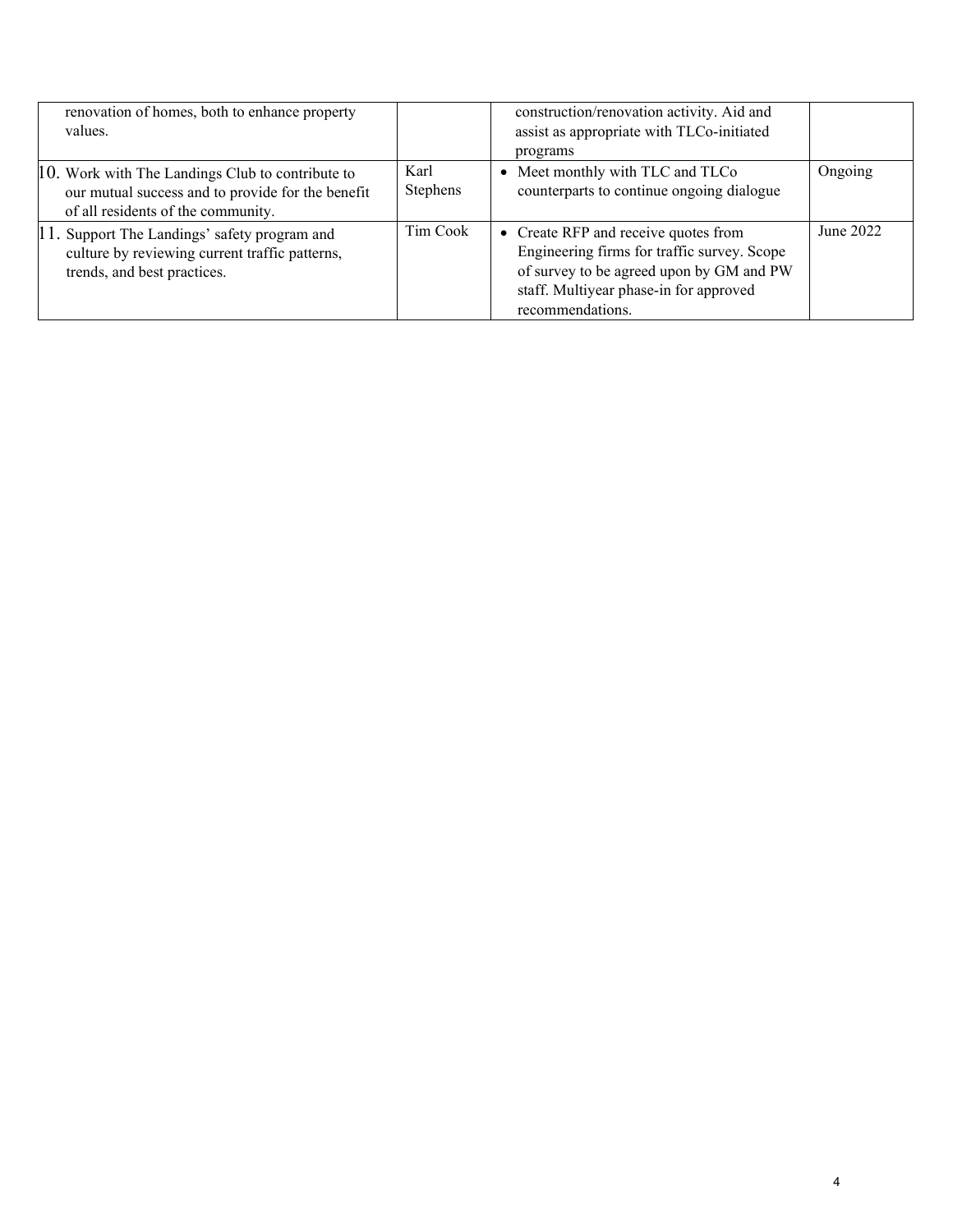# **Environmental Opportunities and Challenges Water and Land Use**

Strategic Goal

*The Landings was founded on the goal of protecting the outstanding environment where The Landings is located. This goal has survived the first 50 years of The Landings' existence. It is imperative that the Association focus on this goal as it plans for the next 50 years. Water and Land use are the key components of this Strategic Goal.* 

#### Discussion:

The Landings Experience is a combination of Natural Environment, Quality of Life, Aesthetics, Security, Services, Welcoming, and Caring. Combined, they represent the inherent qualities of The Landings, which sets it apart from other residential communities and which must be preserved and enhanced. Protecting the natural environment and making sure there is water to serve the Property Owners in the future are first and foremost.

| <b>Actions Under Consideration:</b>                                                                                                                                                        | Owner                              | <b>Strategies</b>                                                                                                                                                                                                                                                                                                                                                                                     | <b>Timeline</b>                            |
|--------------------------------------------------------------------------------------------------------------------------------------------------------------------------------------------|------------------------------------|-------------------------------------------------------------------------------------------------------------------------------------------------------------------------------------------------------------------------------------------------------------------------------------------------------------------------------------------------------------------------------------------------------|--------------------------------------------|
| 1. The Operations Leadership Team needs to<br>continue to be focused on water, wastewater, and<br>land use.                                                                                | Sean Burgess<br>Erin<br>Schumacher | • Continued partnership with Utilities, Inc.<br>and local stakeholders to position Skidaway<br>Island in a positive manner for any<br>potential future permit reductions<br>• Three UI staff members (Tiffany, Ron,<br>Lee) participate in TLA's Strategic Water<br>Committee                                                                                                                         | Ongoing<br>Bi-monthly<br>2022              |
| 2. A determination needs to be made about how<br>much additional development Skidaway Island<br>can sustain based on current and future water and<br>wastewater capacity and availability. | Sean Burgess<br>Dylan Till         | • Prior to requesting an increase in permit<br>levels from the EPD, Utilities, Inc. must<br>provide the need for such increase. The<br>current permit is: 4,796 connections. UI<br>requested an increase in 2020 to 5,430<br>connections; however, EPD requested<br>development plans prior to consideration in<br>permit increases.                                                                  | Upon<br>Receipt of<br>Development<br>Plans |
| $\beta$ . The Association should continue studying the<br>sprayfields to determine the best long-term use<br>for those properties.                                                         | Erin<br>Schumacher<br>Sean Burgess | • The sprayfields continue to play an integral<br>part in the wastewater treatment process.<br>Research has been conducted on alternative<br>use options; however, they are not cost<br>effective nor is there a need at this time. In<br>addition, a Board Policy has been created<br>on if there ever were a proposal to develop<br>the sprayfields, all the steps that must be<br>satisfied first. | Ongoing                                    |
| 4. Continue to promote water conservation practices<br>throughout The Landings community.                                                                                                  | Amber Capps                        | • Create communications in the form of<br>journal articles, eblasts, videos and<br>electronic sign wording to educate and<br>encourage water conservation throughout<br>the community.                                                                                                                                                                                                                | Ongoing<br>August 2022                     |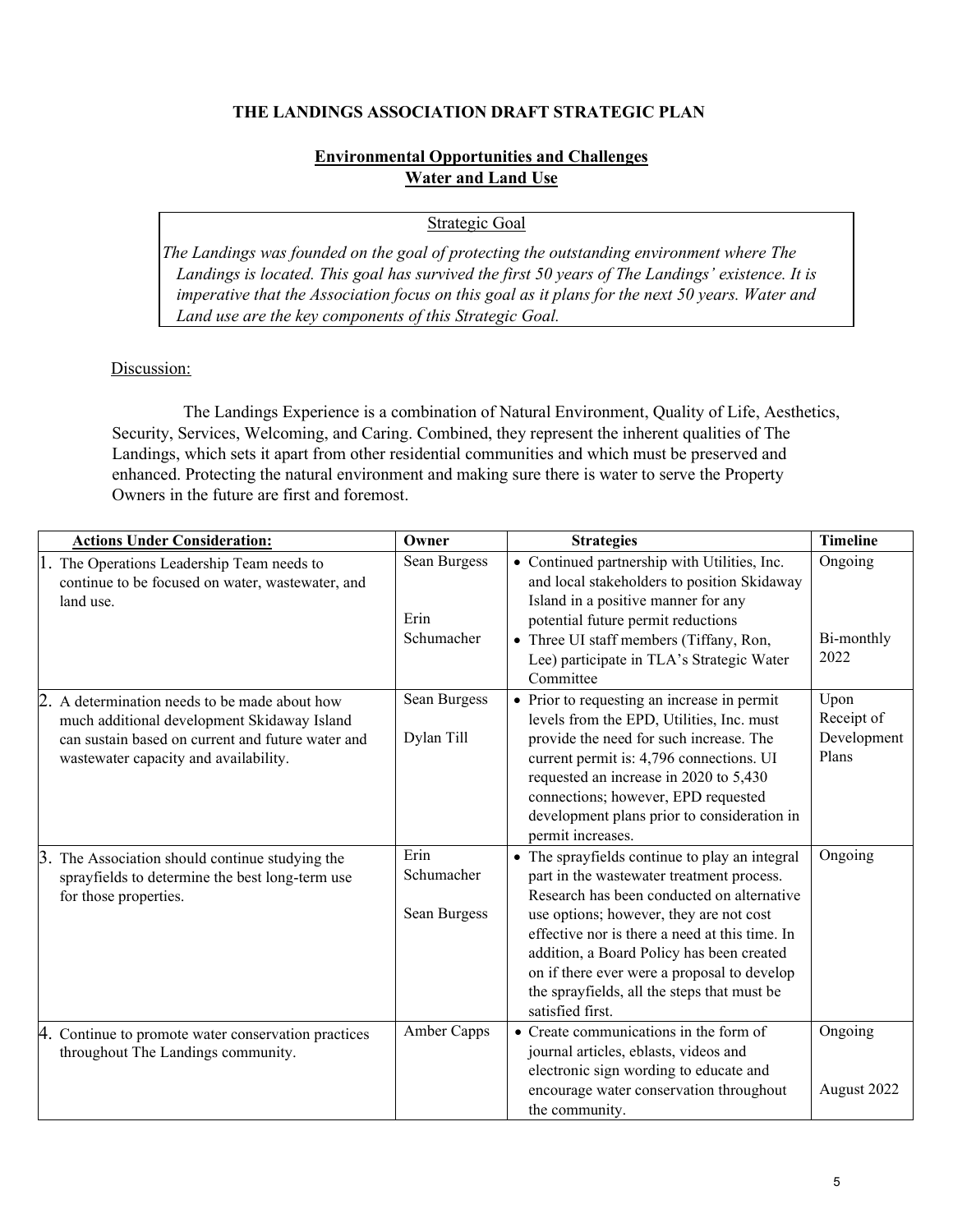|                                                                                                                                                                                                                                                                                                                  |            | · 2022 Irrigation Audit Program and Smart<br>controllers partnership with UI.                                                                                                                                                                                                                                                                                                                                                                                                                                                                                                                                        |                                   |
|------------------------------------------------------------------------------------------------------------------------------------------------------------------------------------------------------------------------------------------------------------------------------------------------------------------|------------|----------------------------------------------------------------------------------------------------------------------------------------------------------------------------------------------------------------------------------------------------------------------------------------------------------------------------------------------------------------------------------------------------------------------------------------------------------------------------------------------------------------------------------------------------------------------------------------------------------------------|-----------------------------------|
| 5. Identify vulnerabilities to rising sea levels of<br>TLA common property and business operations<br>and determine feasible remediation options.                                                                                                                                                                | Dylan Till | • Continue partnership with Russ Clark,<br>Director of Mobile of Technology and loT<br>Programs at Georgia Tech to further sea<br>level rise data collection from the sensors<br>at Landings Harbor Marina and Delegal<br>Marina<br>• Capture historical flooding locations during<br>named stormed events                                                                                                                                                                                                                                                                                                           | Ongoing<br>April 2022             |
| 6. Partner with Skidaway Audubon to maintain the<br>Audubon International Certified Sustainable<br>Community Status. Consider creating an<br>Audubon Task Force to handle this recommended<br>action. Continue to work with Skidaway<br>Audubon to promote the environmental focus of<br>the Landings community. | Dylan Till | • Continue to capture action items for<br>maintaining Audubon Certification. Areas<br>of responsibility include: Economic<br>Development, Plan-Zoning, Environmental,<br>Agriculture, Education, Public Health, and<br>Open Space & Land Use (next year for<br>recertification is 2024).<br>• Establish framework with Volunteers for<br>Recertification Task in preparation for<br>2024 Recertification<br>• Marina staff will continue to work with<br>Georgia Department of Natural Resources<br>on the Georgia Clean Marina program for<br>the Marinas and implement procedures to<br>obtain full certification. | Ongoing<br>April 2022<br>May 2023 |
| 7. Encourage The Landings Club to take all<br>necessary steps to maintain their Audubon<br>Cooperative Sanctuary Program status on the golf<br>courses.                                                                                                                                                          | Dylan Till | • Work with TLC on an as-needed basis.                                                                                                                                                                                                                                                                                                                                                                                                                                                                                                                                                                               | Ongoing                           |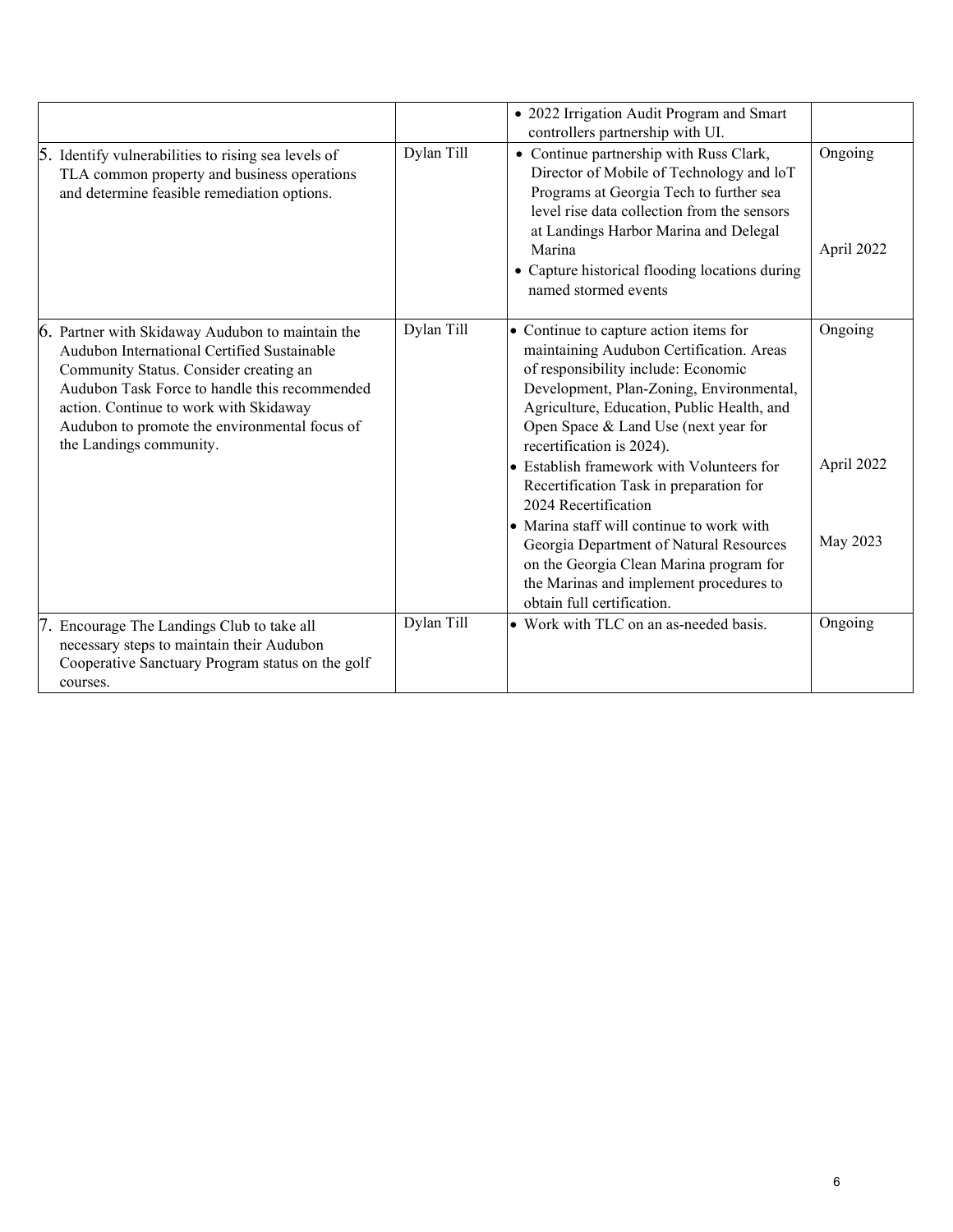# **Updates of Facilities, Amenities, and Services**

Strategic Goal

*Monitor Community facilities, amenities, and services and improve and expand as needed to accommodate changes in the use, size, and demographics of the Property Owners and to prepare for the future of the Community.* 

Discussion:

From the creation of The Landings, the facilities, amenities, and services have been the major factor in attracting new Property Owners. In order to meet the recreational, social, and essential service needs of the Property Owners (not provided by The Landings Club), and to prepare for the future, the Association needs to continue to focus on facility, amenity, and service updates.

|    | <b>Actions Under Consideration:</b>                                                                                                                                                                                                                                                                                                             | Owner                           | <b>Strategies</b>                                                                                                                                                                                                                                                                                                                        | <b>Timeline</b>                                    |
|----|-------------------------------------------------------------------------------------------------------------------------------------------------------------------------------------------------------------------------------------------------------------------------------------------------------------------------------------------------|---------------------------------|------------------------------------------------------------------------------------------------------------------------------------------------------------------------------------------------------------------------------------------------------------------------------------------------------------------------------------------|----------------------------------------------------|
| Ι. | The most pressing project is the renovation and<br>expansion of the Landings Harbor Marina,<br>which is at 100% capacity for both the wet slips<br>and dry storage and has a waiting list for<br>Landings Property Owners. Support the efforts<br>of the Board-created Landings Harbor Project<br>Team, which has been formed to develop a plan | Sean<br><b>Burgess</b><br>Larry | • Disbanded large team as the interest is in<br>preservation not expansion<br>• Create two smaller teams -- Green Space and<br>Marina Operations.<br>• Provide insight and comment as needed<br>regarding proposed designs (CDD)                                                                                                         | January 2022<br>May 2022<br>As needed<br>2022-2025 |
|    | for the Landings Harbor Marina and grounds to<br>meet the needs of the community, including the<br>dry stacks, wet slips, marina store, basin,<br>parking lot, fuel tanks, and adjacent community<br>picnic area.                                                                                                                               | Sincoskie                       | • The focus will mainly be on the dry storage<br>buildings replacements. A phased approach to<br>the buildings will be planned due to the rise in<br>raw materials. Single building replacements<br>over the next three years until the project is<br>complete.                                                                          |                                                    |
| 2. | Create a Delegal Creek Marina Project Charter<br>and Team to develop a vision and plan for the<br>Delegal Creek Marina.                                                                                                                                                                                                                         | Larry<br>Sincoskie              | • The primary focus at Landings Harbor Marina<br>has delayed this action until a later date.                                                                                                                                                                                                                                             | 2024                                               |
| 3. | Plan for the replacement and upgrading of the<br>North Gatehouse, which has reached the end of<br>its useful life.                                                                                                                                                                                                                              | Tim Cook                        | • Develop a design for the improvements to the<br>North Gate to include design elements and<br>cost estimates for the upgrade<br>• Create RFP and obtain proposals from<br>architects for 3 possible scenarios for the<br>North ACF – Relocation and new building,<br>new building on current footprint, remodeling<br>existing building | September<br>2022<br>May 2024                      |
| 4. | Develop a plan for rejuvenating the Marsh<br>Tower. This is a unique feature in the<br>Community and needs to be preserved.                                                                                                                                                                                                                     | Sean<br><b>Burgess</b>          | • Obtain an engineered report of the structure to<br>determine how to proceed with<br>repair/replacement<br>• Proposal from Hargrove Engineering for<br>Design and permit the replacement of the<br>existing tower                                                                                                                       | <b>July 2021</b><br>April 2022                     |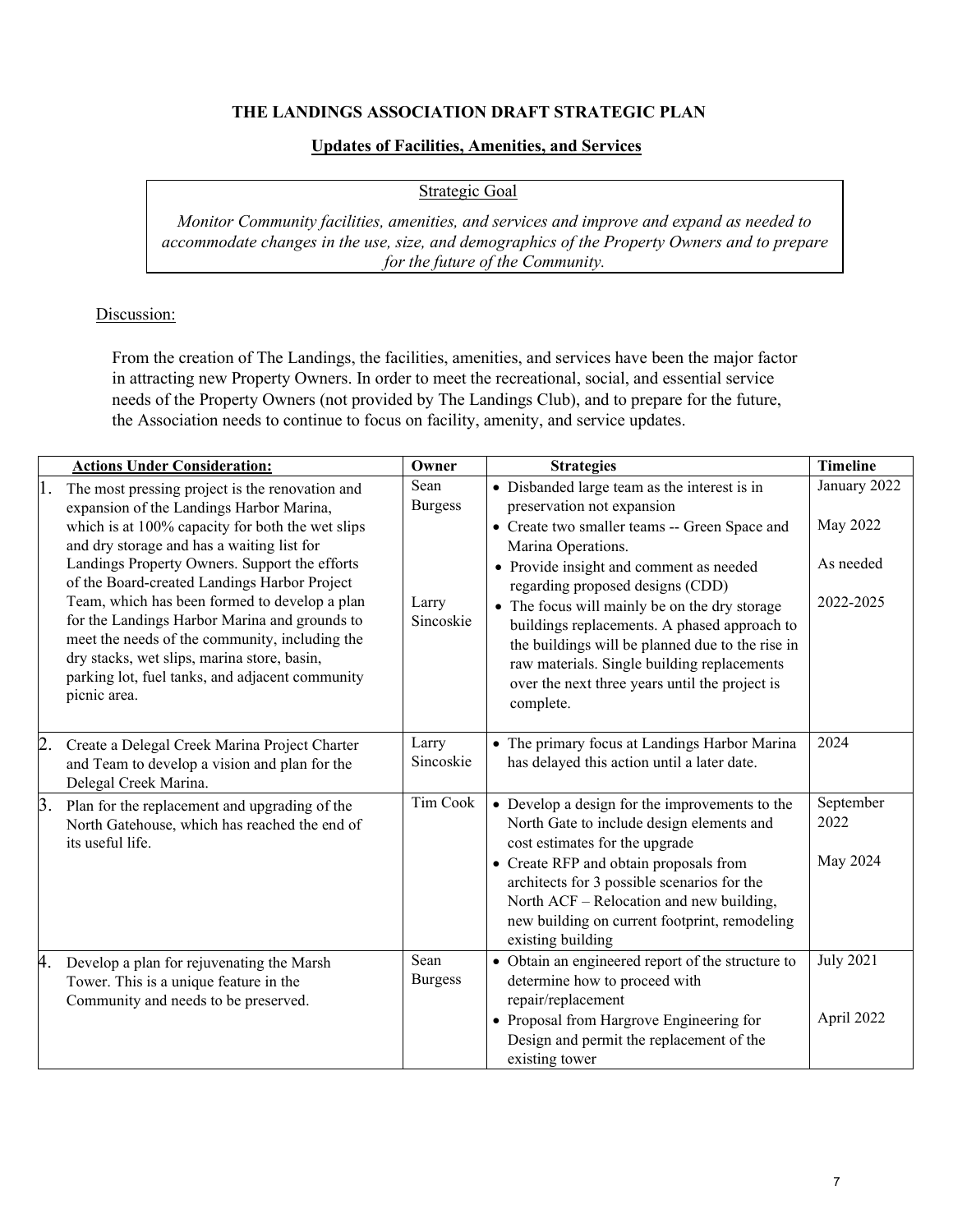| Ď. | Develop a plan for creating more storage for<br>RVs, which have a significant waiting list.                   | Ingrid<br>Poppell<br>Kimberly<br>McDowell | • Create and design a plan for additional storage<br>and space for the RV Yards including<br>encroachment agreement with GA Power<br>• Contact all stakeholders (Goodwill, Salvation<br>Army) to discuss possible relocation of their<br>facilities | November<br>2021<br>April 2022 |
|----|---------------------------------------------------------------------------------------------------------------|-------------------------------------------|-----------------------------------------------------------------------------------------------------------------------------------------------------------------------------------------------------------------------------------------------------|--------------------------------|
| 6. | Consider restoring the Community Programs<br>Manager position as a mean of further engaging<br>the Community. | Karl<br>Stephens                          | This is on hold due to budgetary constraints.                                                                                                                                                                                                       | N/A                            |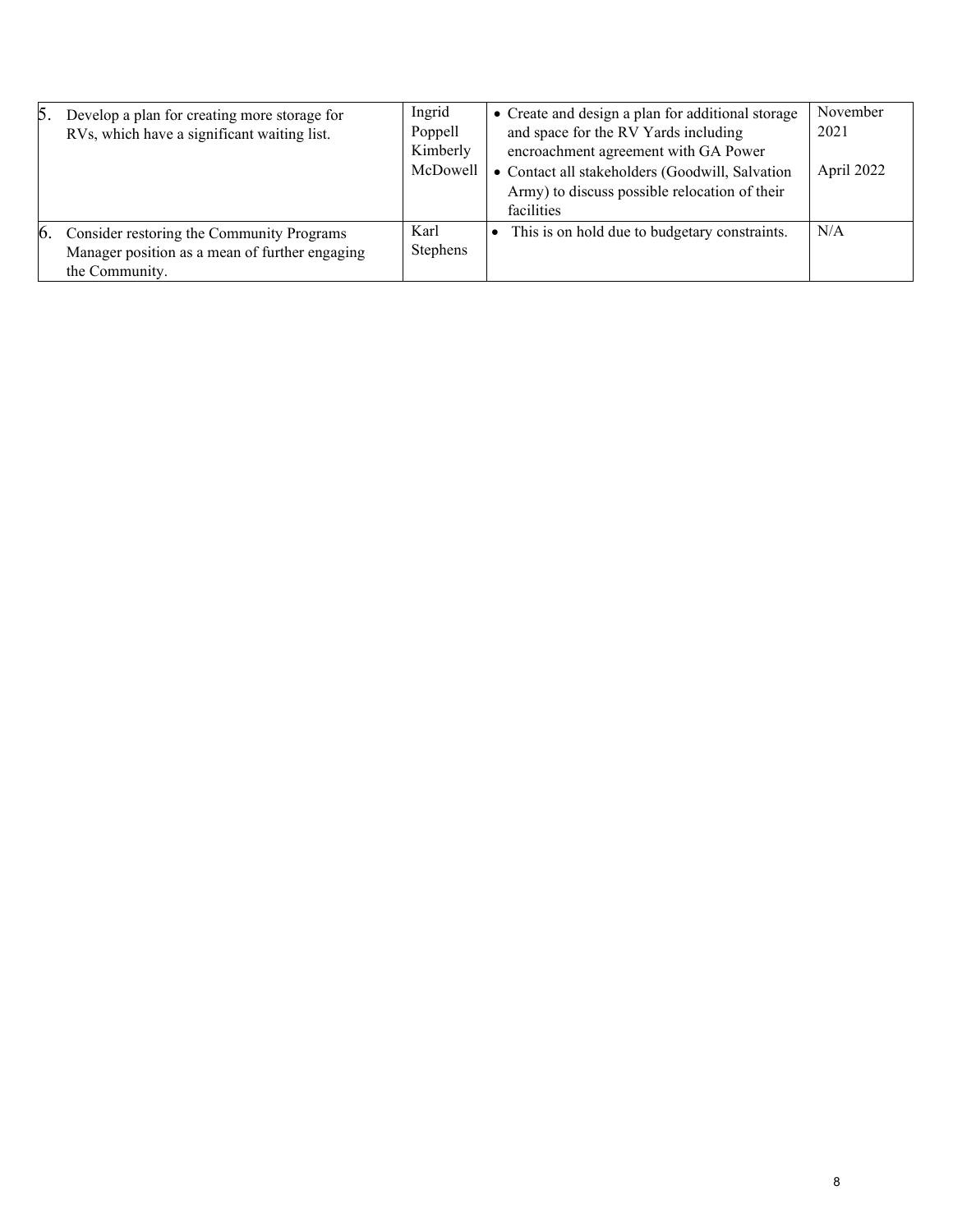#### **Technology**

#### Strategic Goal

*Research and leverage cutting-edge technologies to enhance the safety, security, and quality of life for residents of The Landings.* 

Discussion:

This strategic goal is a carryover from the 2015-2021 Strategic Plan. It is a given that residents expect to have reliable cell phone service and the availability of high-speed internet service wherever they may be in the United States. However, this is not the case at The Landings. This challenge was further exacerbated by the pandemic. While this is a lifestyle issue, it is also a health and safety issue, as well as an economic issue in attracting future owners and retaining current owners.

|    | <b>Actions Under Consideration:</b>                                                                                                                                                                                                                                                                                                                                                                                                                                                    | Owner             | <b>Strategies</b>                                                                                                                                                                                                                                 | <b>Timeline</b>                 |
|----|----------------------------------------------------------------------------------------------------------------------------------------------------------------------------------------------------------------------------------------------------------------------------------------------------------------------------------------------------------------------------------------------------------------------------------------------------------------------------------------|-------------------|---------------------------------------------------------------------------------------------------------------------------------------------------------------------------------------------------------------------------------------------------|---------------------------------|
| Π. | Create a Task Force to assist in researching<br>solutions, from better cell phone connectivity, to<br>fiber internet to the home, to 5G and other<br>potential options, to address these issues.                                                                                                                                                                                                                                                                                       | Karl<br>Stephens  | • Participate in internal and external meetings (to<br>include benchmarking other communities and<br>municipalities) searching for various options to<br>improve connectivity                                                                     | Q2 2022                         |
| 2. | Focus on ensuring a high-quality experience for<br>hybrid meetings, including committee meetings,<br>so that more working residents can participate,<br>even if they cannot join in person, thus<br>strengthening community involvement and<br>engagement.                                                                                                                                                                                                                             | Ingrid<br>Poppell | • Staff are working with Teddy Holmes (Georgia<br>Sound/ Carolina Sound.) to improve the AV<br>equipment at the Delegal Marina Sunset Room.<br>First proposal came in around \$32,000; staff<br>EW awaiting a second proposal. Budget for<br>2023 | First quarter<br>of 2023        |
| Β. | Engage the Association Members in a community-<br>wide risk management program. Research a cell<br>phone application, such as SeeClickFix, that<br>would permit Association Property Owners to<br>notify the Operations Leadership Team of<br>potential risk management concerns from their<br>cell phones, thus providing an accurate location of<br>the risk through GPS. This could be part of the<br>more robust phone app recommended under the<br>Communications Strategic Goal. | Monika<br>Carr    | Meet with Insurance Committee<br>Meet with USI<br>$\bullet$<br>Develop Task Force for further action items<br>resulting from Insurance Committee and USI                                                                                          | Q2 2022<br>Q2 2022<br>2022-2023 |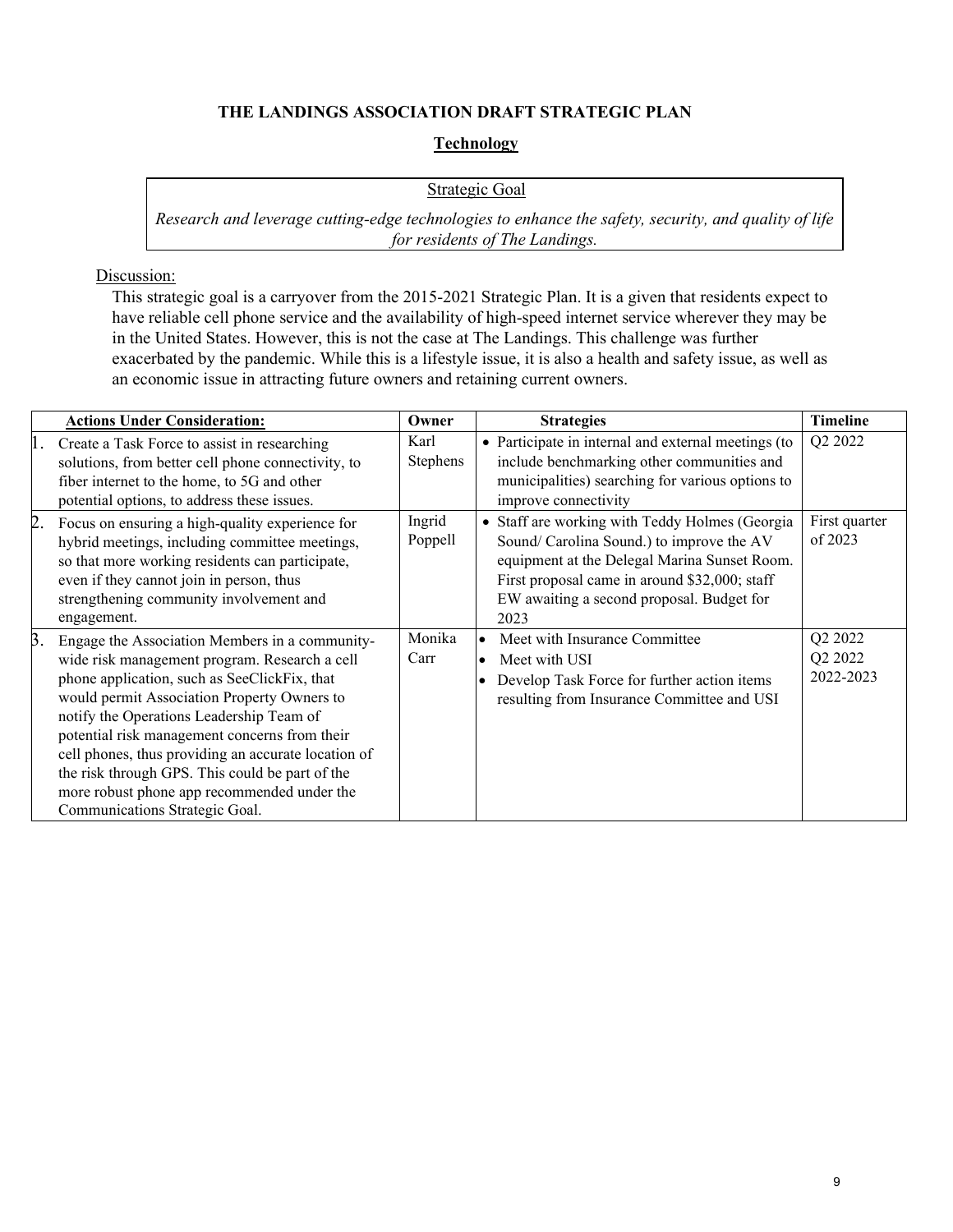# **THE LANDINGS ASSOCIATION DRAFT STRATEGIC PLAN Communications**

Strategic Goal

*Continue and expand all Communication Channels with the Property Owners at The Landings.* 

Discussion:

Communication in all Planned Communities is important. Communication in a Planned Community the size of The Landings is *critical* to the success of the Community lifestyle and as a means of maintaining harmony. With the constant changes in society, The Landings Association must continually update and add to its communication techniques.

|    | <b>Actions Under Consideration:</b>                                                                                                                                                                                                                                                                                                                                                                                                                                 | Owner            | <b>Strategies</b>                                                                                                                                                                                                                                                                                              | <b>Timeline</b>      |
|----|---------------------------------------------------------------------------------------------------------------------------------------------------------------------------------------------------------------------------------------------------------------------------------------------------------------------------------------------------------------------------------------------------------------------------------------------------------------------|------------------|----------------------------------------------------------------------------------------------------------------------------------------------------------------------------------------------------------------------------------------------------------------------------------------------------------------|----------------------|
| 1. | Continue to have one Team Member's primary<br>focus be on spearheading all communications<br>for the Association: website, Enews, newsletter,<br>and all related communications responsibilities.<br>This Team Member is tasked with overseeing<br>Communications with Property Owners in<br>order to maximize the use of email and social<br>media to promote events and to assure<br>accuracy, completeness, and professional<br>quality of those communications. | Lynn Lewis       | • Having one person managing<br>communications helps to ensure accuracy and<br>streamlines the process.                                                                                                                                                                                                        | Ongoing              |
| 2. | Use communications with the Association<br>Property Owners as a means of engaging them<br>in order to promote a vibrant, active<br>Community.                                                                                                                                                                                                                                                                                                                       | Lynn Lewis       | • Enhanced communication strategy to include<br>twice monthly News You Can Use articles,<br>monthly Journal articles, and Pro-Tips videos<br>to address common maintenance issues.<br>(CDD)                                                                                                                    | Ongoing              |
| 3. | Conduct community surveys to take the pulse<br>of the community on issues at hand.                                                                                                                                                                                                                                                                                                                                                                                  | Karl<br>Stephens | • Conduct on an as-needed basis                                                                                                                                                                                                                                                                                | Ongoing              |
| 4. | Younger residents are demanding an<br>immediacy of communications. Continue to<br>explore all options to meet residents where they<br>want to be met (text, email, Facebook,<br>Instagram, YouTube, etc.), and have key<br>information easily available 24/7.                                                                                                                                                                                                       | Lynn Lewis       | • Update the website to include all forms and<br>information needed for Community<br>Development, scheduling of amenities,<br>updating RFIDs, finding general information<br>on Covenants and Rules & Regulations, etc.<br>• Keep emails and social media posts short,<br>concise, using bullets when feasible | Q3 2022<br>Ongoing   |
|    |                                                                                                                                                                                                                                                                                                                                                                                                                                                                     |                  | • Ensure residents are aware of our various<br>social media platforms and how to access<br>TLA-related information<br>· Solicit residential input via Survey Monkey<br>to learn what items they would like digital<br>access to online                                                                         | Ongoing<br>As needed |
|    |                                                                                                                                                                                                                                                                                                                                                                                                                                                                     |                  | • Conduct concerted campaigns to drive sign<br>ups to our media, including Smart911<br>• Conduct focus groups with younger residents<br>to determine how better to conduct two-way<br>communications                                                                                                           | Q3 2022<br>Q4 2022   |